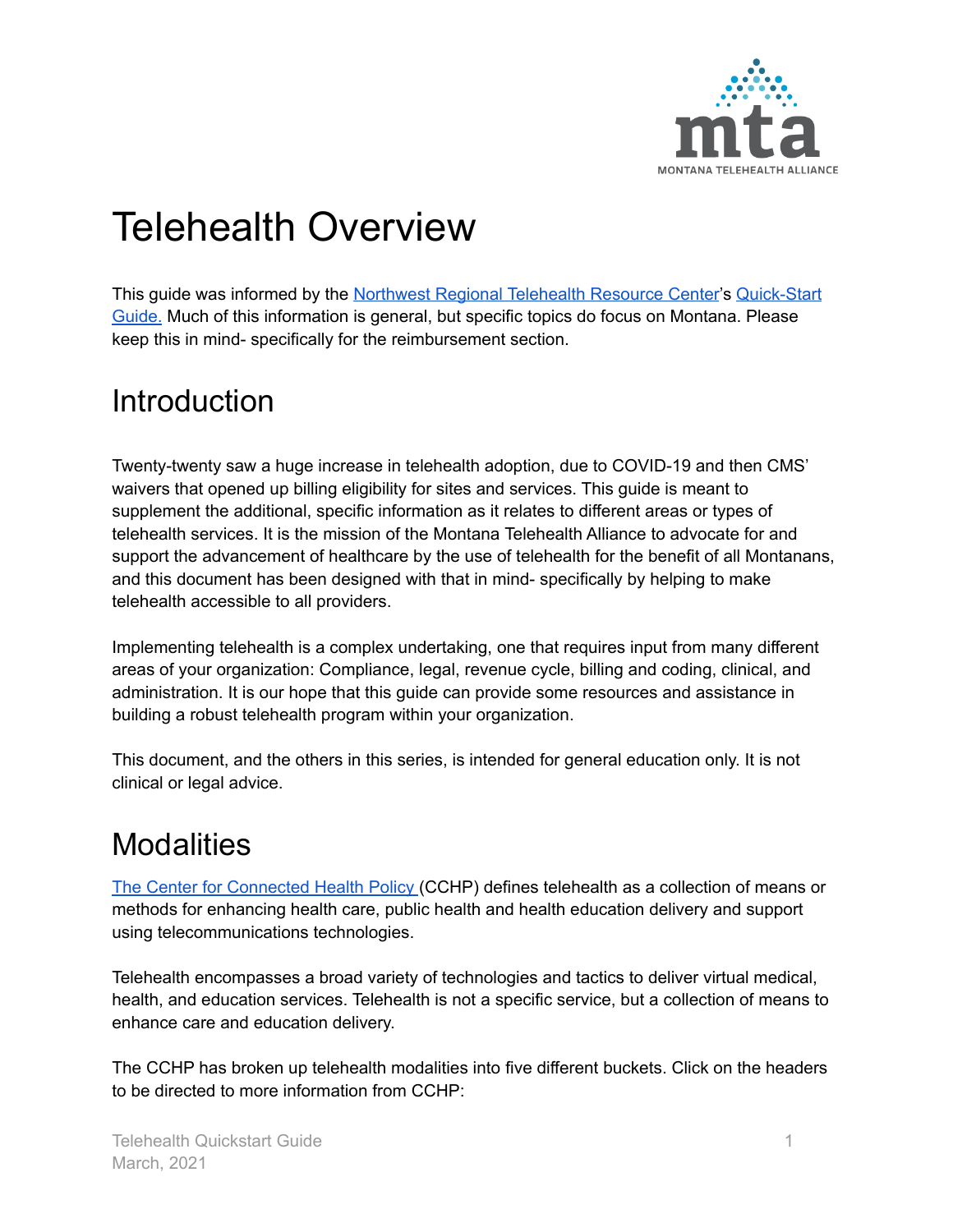

- **Live Video [\(synchronous](https://www.cchpca.org/about/about-telehealth/live-video-synchronous-or-real-time-interaction) telehealth).** Live Video is two-way interaction between a person (patient, caregiver, or provider) and a provider using audiovisual telecommunications technology. This type of service is also referred to as "real-time" and may serve as a substitute for an in-person encounter when it is not available.
- **[Store-and-forward](https://www.cchpca.org/about/about-telehealth/store-and-forward-asynchronous) (asynchronous).** Store-and-forward technologies allow for the electronic transmission of medical information, such as digital images, documents, and pre-recorded videos through secure email communication. As compared to a real-time visit, this service provides access to data after it has been collected, and involve communication tools such as secure email.
- **Remote Patient [Monitoring.](https://www.cchpca.org/about/about-telehealth/remote-patient-monitoring-rpm)** Remote patient monitoring (RPM) uses digital technologies to collect medical and other forms of health data from individuals in one location and electronically transmit that information securely to health care providers in a different location for assessment and recommendations. Monitoring programs can collect a wide range of health data from the point of care, such as vital signs, weight, blood pressure, blood sugar, blood oxygen levels, heart rate, and electrocardiograms.
- **Mobile [Health.](https://www.cchpca.org/about/about-telehealth/mobile-health-mhealth)** Mobile health or mHealth, a relatively new and rapidly evolving aspect of technology-enabled health care, is the provision of health care services and personal health data via mobile devices, such as cell phones, tablet computers, and PDAs. mHealth often includes use of a dedicated application software (apps), which are downloaded onto devices.
- **Remote Communication [Technology-based.](https://www.cchpca.org/about/about-telehealth/remote-communication-technology-based-services)** In 2019 the Centers for Medicare and Medicaid Services (CMS) made the administrative decision to significantly expand their reimbursement for 'remote communication technology-based services' within the Medicare program. These are services that are not defined as telehealth within Medicare because they do not have an in-person equivalent, and therefore are not limited by the limitations and restrictions that apply to telehealth services.

## Determining the Need

What is the need that you are trying to address, and what are the specific use-cases that you want to utilize telehealth for? This will help drive decisions for setting up and implementing telehealth. Many telehealth use-cases are contingent on clinician buy-in and it is important to get this from your practitioners early in the process.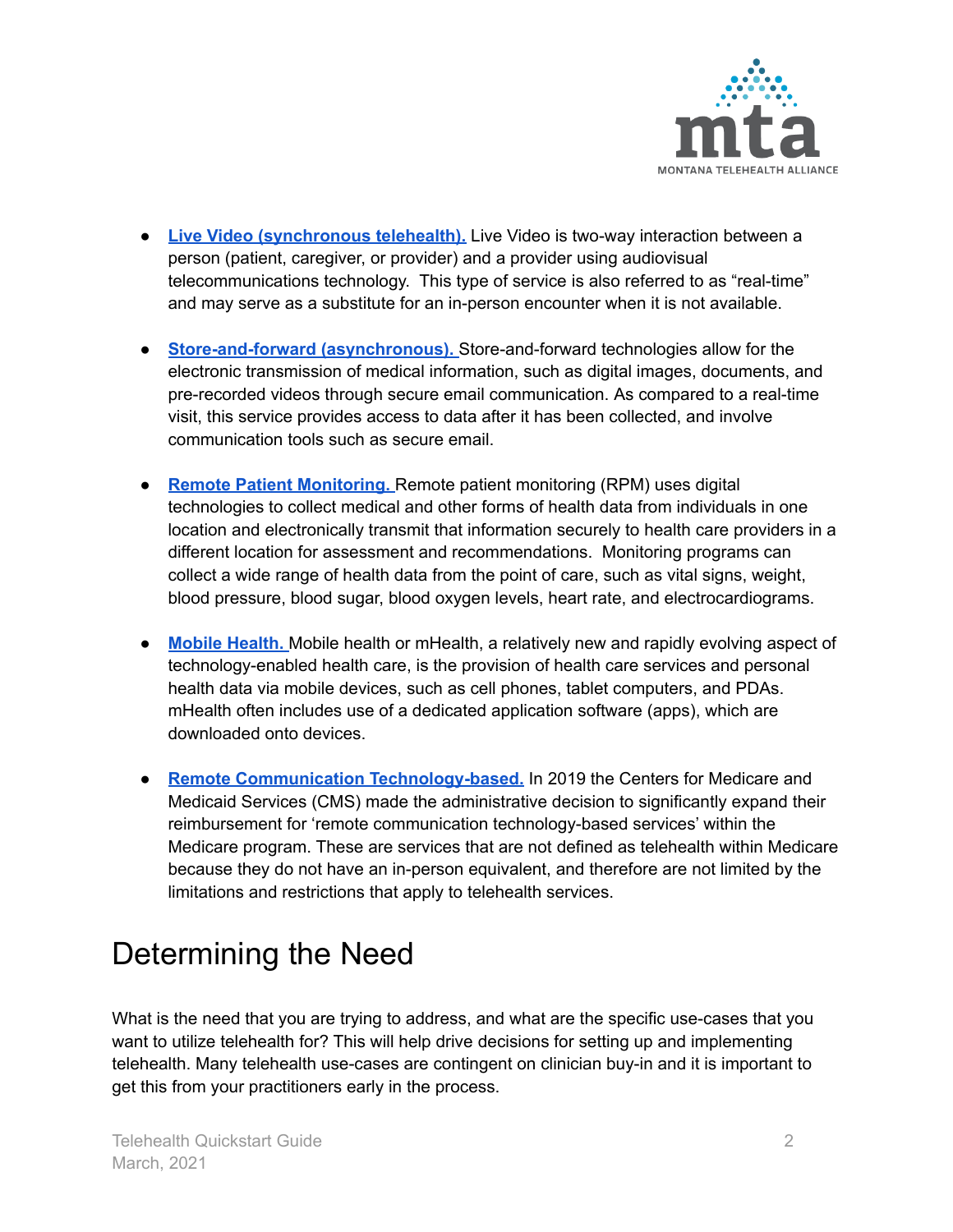

### Foundational questions:

- Will telehealth be extended to all patients, or only to certain clinical areas, certain conditions, or specific patient demographics?
- What types of visits will be done via telehealth? Scheduled or on-demand?
- Where will the patients be located? At other healthcare facilities, or in their homes? How will this impact technology requirements?
- Will all consecutive visits for each patient be eligible to be done via telehealth, or will they be alternated with in-person visits?
- What do you need your telehealth platform to do? Live video only, or are there other technical pieces of the workflow that need to be included as part of the software solution?

## **Technology**

When developing a telehealth program, it is a good idea to identify a broader telehealth strategy for your organization before you enter into a contract with a vendor that may meet your needs at a point in time, but may be unable to grow with your use cases. Some vendors are specialized in the product(s) that they offer, and others can provide end-to-end solutions that include hardware, software, and peripheral devices.

**HIPAA and telehealth platforms.** Healthcare organizations selecting a telehealth platform should ensure that platforms are secure and encrypted, and that a HIPAA Business Associates Agreement (BAA) is in place to ensure HIPAA compliance.

During the COVID public health emergency, organizations will not be penalized for using video platforms that do not fully comply with HIPAA rules. Platforms such as Facetime and Skype are included in this category. These platforms became allowable in order to address the immediate need for access to health care when COVID restrictions were put into place in order to increase patient access during lockdown. However, these platforms are not recommended as a long-term telehealth solution.

**Product types.** It is important to distinguish between the software solution, and hardware products. Some software solutions are device-agnostic, and can be used on many different devices. Others may require proprietary hardware to run the software. More details on product types can be found in the 'contracted services' module.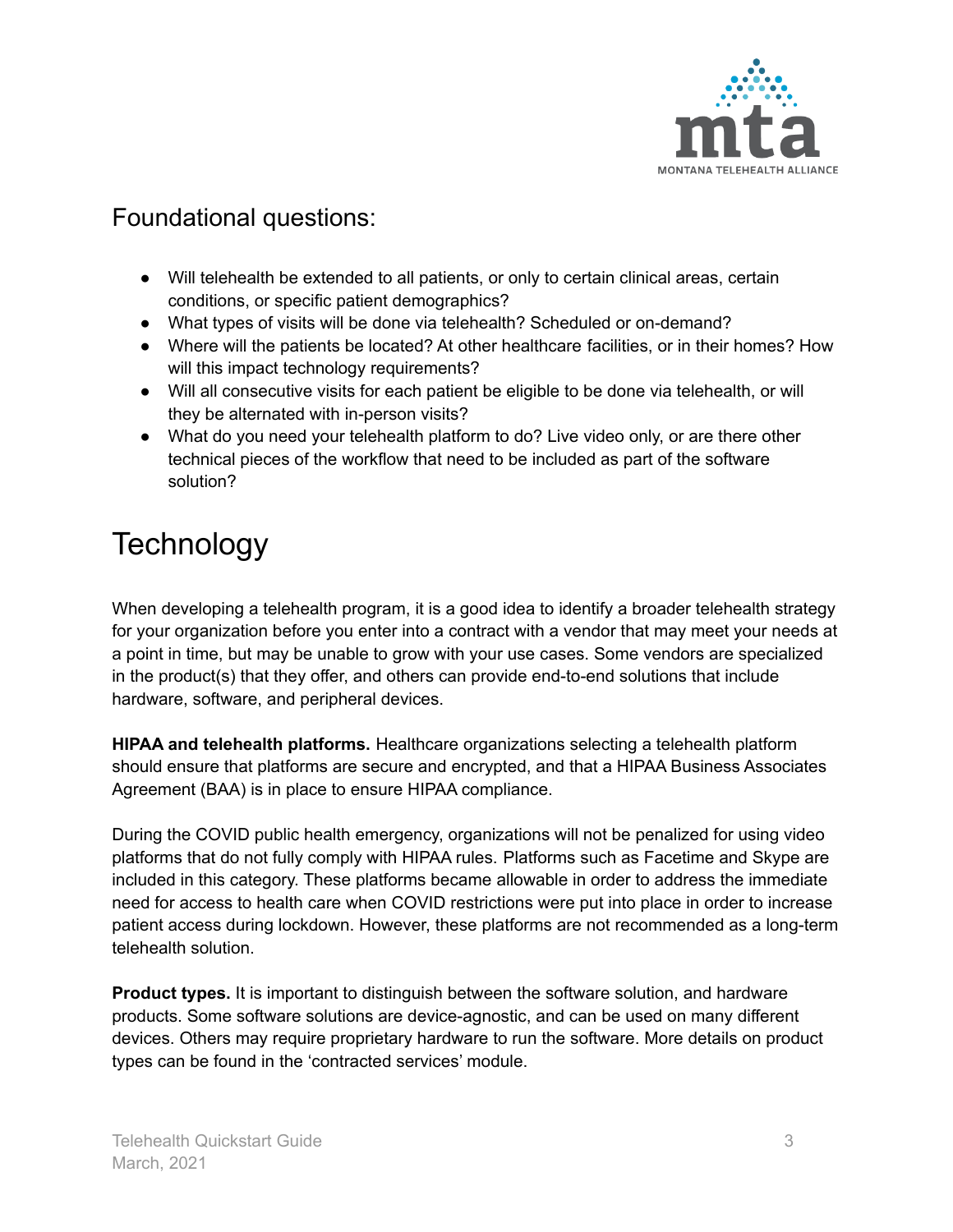

**Software.** Video conferencing platforms are typically quick to implement. Many that are now in use for telehealth purposes were designed with video conferencing in mind. These products may be useful when needing a fast implementation, or when workflow needs are streamlined, or minimal. Video conferencing platforms may not always be secure, but this may be remedied with a BAA to make it HIPAA-compliant. These BAAs- and corresponding increased securitymay increase the price point.

Telehealth-specific software products are more robust than the video conferencing platforms, and can include features such as virtual waiting rooms, the ability to share or complete documents (like consent forms) and the ability to handle payments. For additional integration costs, some of these products can be embedded into electronic health records.

**Hardware.** Hardware can be as simple as a webcam and headset at a desktop station, or as complex as a dedicated telehealth cart with 24/7 support and up-time, configured to your network. Consider your use case(s), timeline, budget, and flexibility of the product(s) when determining your hardware needs.

Vendors for software and hardware will typically provide training for superusers as part of the implementation process- this can be very useful for the success and utilization of the products by increasing confidence of the users.

### **Workflow**

Prior to seeing patients via telehealth, think through the process. Who is responsible for scheduling and sending a link to the patient? Will the patient connect directly with the health care provider or will your staff register the patient first? Does your organization have the capacity to dedicate staff to the telehealth process, or is an additional process for all clinical staff? Do you want to mirror your in-person clinical practices as much as possible, or are some processes different or altered for telehealth visits? It is important to walk through the process, and to be consistent.

#### **Pre-visit planning.**

- What information is needed and how will that information be obtained?
- Is a test visit necessary or appropriate to check the connection?

#### **Start of the visit.**

- Introduce yourself.
- Verify the patient's identity.
- Check to see that both ends can see and hear each other.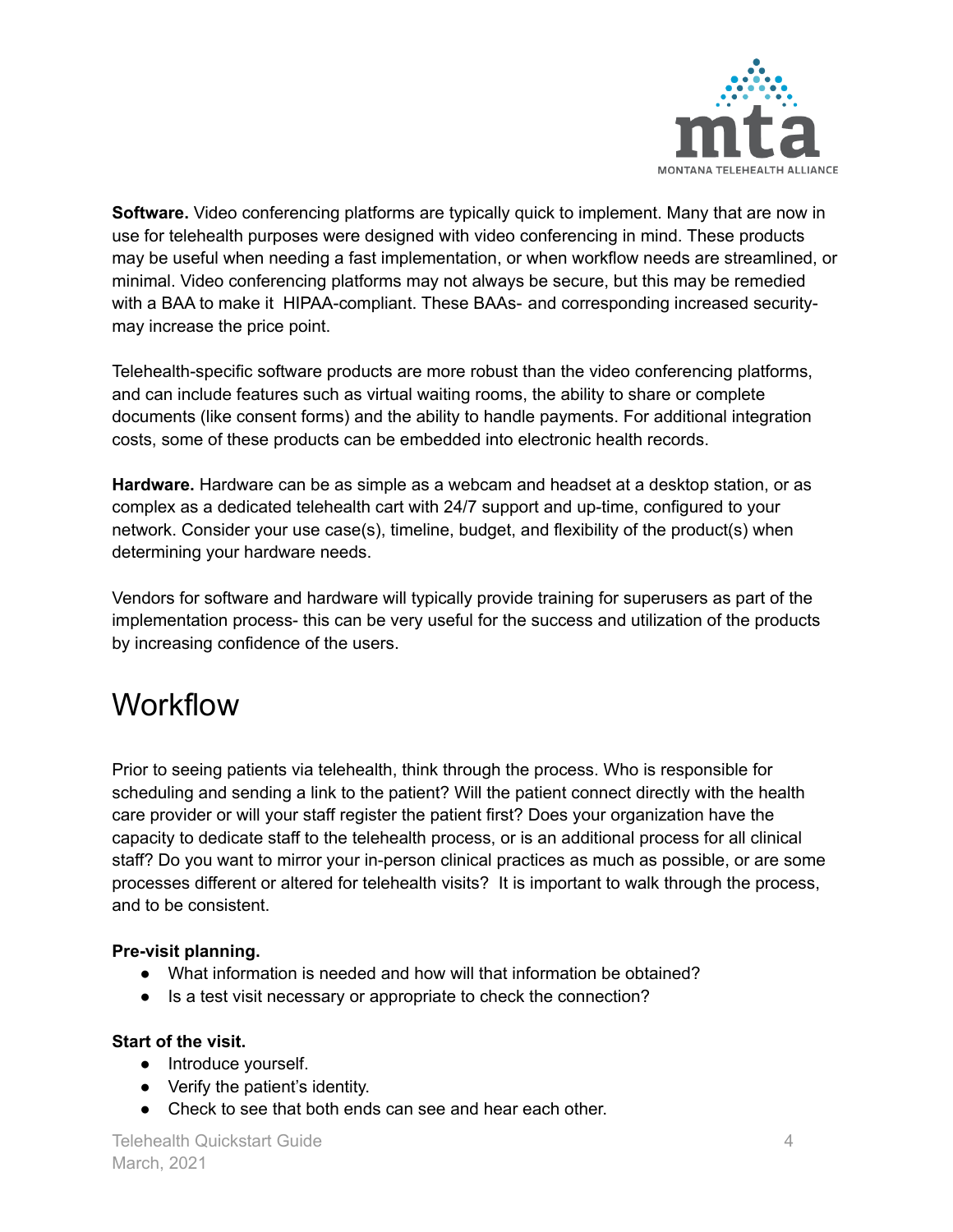

- Consent the patient (and document), if appropriate.
- Communicate a back-up plan in the event the technology fails.

#### **During the visit.**

- Glance at the camera occasionally to mimic eye-contact.
- Over-narrate whatever you may be doing in addition to your conversation with the patient- if you are documenting during the visit, make sure that the patient knows thisthey will be able to tell if your attention is elsewhere.
- Whoever is on screen should make sure that your face and shoulders are framed appropriately on the screen, and that light is on your face and not behind you. Orient your desk so that windows are not behind you in order to avoid being back-lit.

#### **Following the visit.**

- Document the following:
	- Patient's location
	- Provider's location
	- Total time spent on the visit
	- That the encounter was conducted via telehealth
	- That the patient consented to a telehealth visit (unless otherwise documented)
- Ensure that the patient is able to access their after visits summary- if not through an EHR, you may need to mail the AVS to the patient.

Evaluate and adjust the workflow as needed.

## Legal and Regulatory Considerations

When beginning, revising, or evaluating a telehealth program, there are several legal and regulatory issues to consider, which are outlined in an overview by the Center for [Connected](https://www.cchpca.org/telehealth-policy/national-policy) [Health](https://www.cchpca.org/telehealth-policy/national-policy) Policy. Here are a few that deserve special mention given current circumstances.

**Informed consent.** Some states and payers require consent, and it is considered best practice to obtain the patient's consent when conducting care via telehealth. You should confirm with legal counsel to verify if telehealth consent is inclusive of your current consenting practices, or if you need to obtain additional consent. When informed consent is obtained during the telehealth visit, this needs to be documented in the patient record. For ideas to include in a consent form, see this [article](https://southwesttrc.org/blog/2017/telemedicine-informed-consent-how-informed-are-you) published by the Southwest Telehealth Resource Center

**Licensure.** Health care providers must be licensed in the state where the patient is located during a telehealth appointment. Some states have adopted waivers that expedite or exempt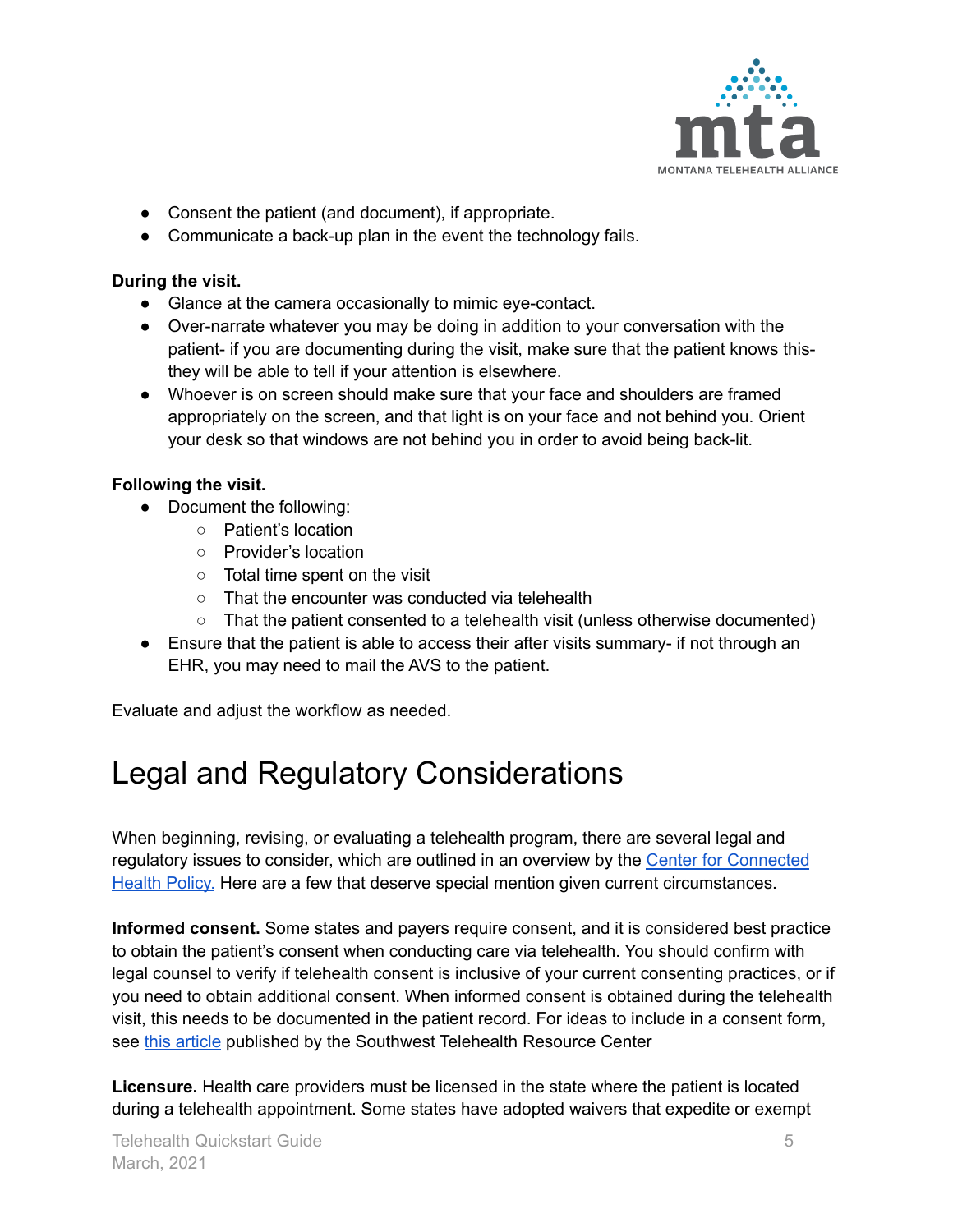

providers from completing full licensure applications during the current public health emergency. The Federation of State Medical Boards are tracking adjustments by states during the public health emergency, as allowed by CMS waivers. The full current list can be obtained [here.](https://www.fsmb.org/siteassets/advocacy/pdf/states-waiving-licensure-requirements-for-telehealth-in-response-to-covid-19.pdf) Some state licensing boards include Montana as part of their interstate licensure compact. Montana is part of the Interstate Medical [Licensure](https://www.imlcc.org/) Compact.

**Provider Credentialing and Privileging.** Providers must be credentialed at the facility where they will be providing telehealth services, as applicable. If a specialist from a health system plans on doing telehealth outreach to a critical access hospital or, they will need to be credentialed at that facility. Full credentialing can be a lengthy and resource-heavy process, but CMS and The Joint Commission have put out guidance on moving through this process in a less-burdensome way, which includes expedited credentialing, and credentialing by proxy. [More](https://www.cchpca.org/telehealth-policy/credentialing-and-privileging) [information](https://www.cchpca.org/telehealth-policy/credentialing-and-privileging) can be found at CCHP.

**Medical Malpractice.** Most malpractice insurers cover telehealth but you should confirm this with your organization's current coverage.

**HIPAA.** If providers are conducting telehealth visits from areas outside of the office, it is important to verify that their workspace is in a private area, free from any environmental risks that may comprise HIPAA.

For in-depth information on legal and regulatory issues at the national and state level, visit the Center for [Connected](https://www.cchpca.org/) Health Policy.

### Reimbursement

Reimbursement of services delivered via telehealth varies between Medicare, Medicaid and private payers. Consider this a general overview and click on the links for more specific information.

#### **Key terminology:**

- $\bullet$  Originating site where the patient is located during the visit
- $\bullet$  Distant site where the provider is located during the visit

**Medicare.** Medicare fee-for-service reimburses the distant site provider for specific codes that are allowable for telehealth visits. The originating site is also able to bill for an originating site facility fee. Reimbursement for telehealth services has historically been limited to the following criteria:

● Originating sites must be in a rural area (with the exception of stroke services)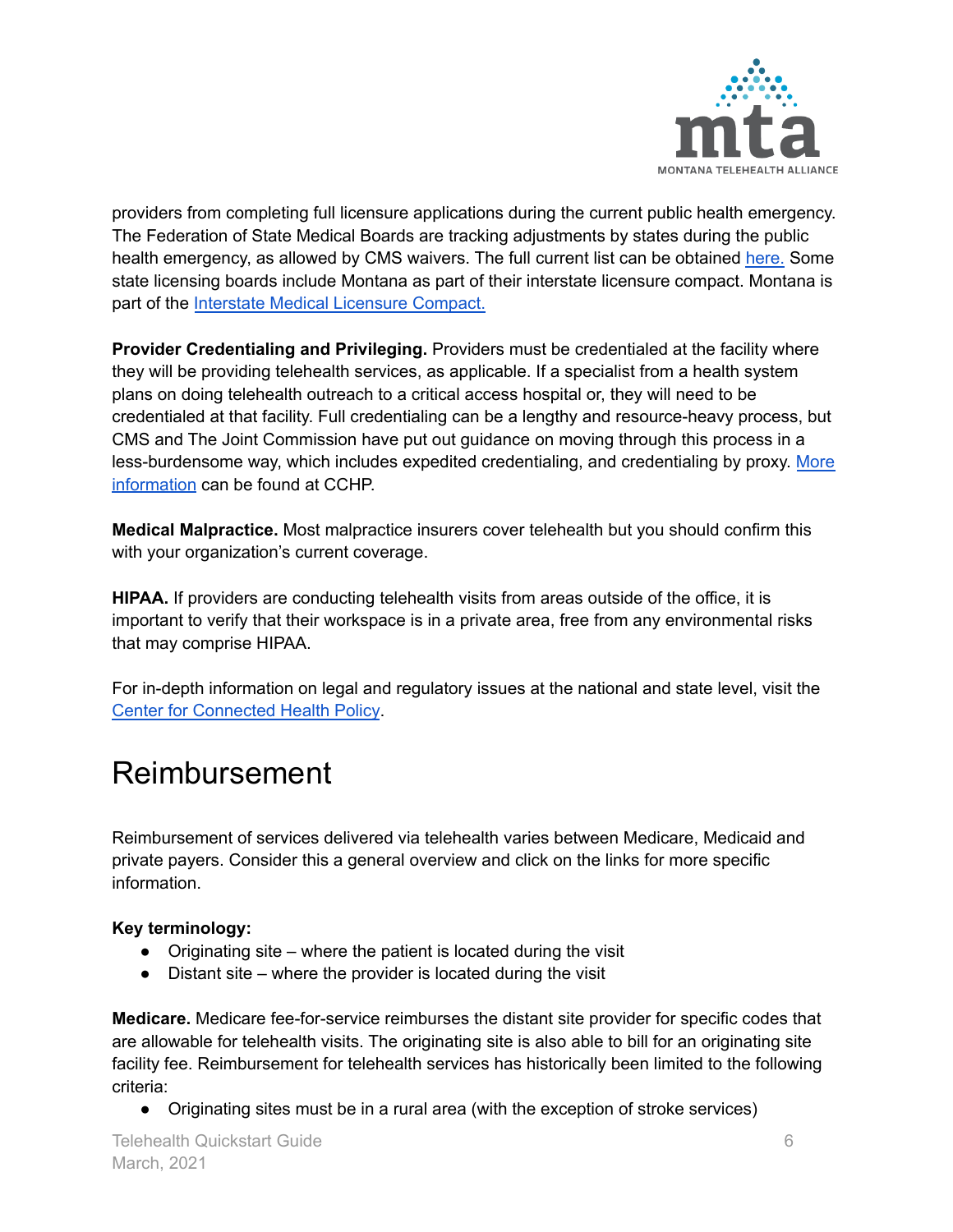

- Originating sites must be specific types of healthcare facilities
- Not all provider types are eligible to bill for distant site services
- Only certain HCPCS/CPT codes are eligible for reimbursement.

The MLN Booklet on [Telehealth](https://www.cms.gov/Outreach-and-Education/Medicare-Learning-Network-MLN/MLNProducts/Downloads/TelehealthSrvcsfctsht.pdf) Services provides a detailed guide on Medicare Fee-for-Service reimbursement. This booklet is updated on an annual basis, and is informed by the Medicare Professional Fee Schedule that is updated and approved annually. Medicare Advantage plans follow Medicare Fee-for-Service guidelines but have more flexibility in what they cover.

With the declaration of COVID-19 as a public health emergency, the Centers for Medicare & Medicare Services (CMS) have expanded telehealth benefits to allow patients outside of rural areas and patients in their homes to receive telehealth services. Details are outlined in a [CMS](https://www.cms.gov/newsroom/fact-sheets/medicare-telemedicine-health-care-provider-fact-sheet) Fact [Sheet](https://www.cms.gov/newsroom/fact-sheets/medicare-telemedicine-health-care-provider-fact-sheet) and CMS [FAQs.](https://edit.cms.gov/files/document/medicare-telehealth-frequently-asked-questions-faqs-31720.pdf)

In 2019, CMS added services utilizing [Communication](https://www.cms.gov/Outreach-and-Education/Medicare-Learning-Network-MLN/MLNMattersArticles/Downloads/MM10843.pdf) Technology Based Services which were not considered telehealth, so not subject to telehealth's limitations. CMS created codes for FQHCs and RHCs to bill for Virtual Check-ins, which are short visits by phone or video. Details are outlined in the link above.

**Montana Medicaid.** Because medicaid is administered independently by every state, variances on coverage between states exist. Montana Medicaid will reimburse originating sites for the Q3014 code, with the exception of when the originating site is the patient's home. Montana Medicaid recognizes the patient's home as an eligible originating site. Additionally, any enrolled Montana Medicaid provider can be a distant site, if telemedicine is appropriate within their license and scope of practice. For more information from Montana DPHHS, follow the link [here.](https://dphhs.mt.gov/Portals/85/dsd/documents/CMB/providermanuals/FAQTelemedicinetelehealth.pdf) Additionally, the Center for Connected Health Policy (CCHP) has a [searchable](https://www.cchpca.org/telehealth-policy/current-state-laws-and-reimbursement-policies#) database, which outlines each state's Medicaid fee-for-service policies in detail with links to source documents and is updated every six months.

**Private payers.** Montana has a parity law (MCA [33-22-138\)](https://leg.mt.gov/bills/mca/title_0330/chapter_0220/part_0010/section_0380/0330-0220-0010-0380.html) in which private payers are required to provide coverage for services delivered through telemedicine if the services are otherwise covered by the policy, certificate, contract, or agreement. Coverage must be equivalent to the coverage for services that are provided in person by a health care provider or health care facility. Payment parity is not explicitly called out in the law, and self-funded plans are exempt from the parity law. The only way to know a private payer's policies on telehealth reimbursement is to verify through the payer, either via a phone call or sometimes as published on their websites. Given the current public health emergency, more payers are making their policies public. A [report](https://www.cchpca.org/telehealth-policy/state-telehealth-laws-and-reimbursement-policies-report) on state telehealth laws and reimbursement policies as of fall 2020 has been compiled by CCHP.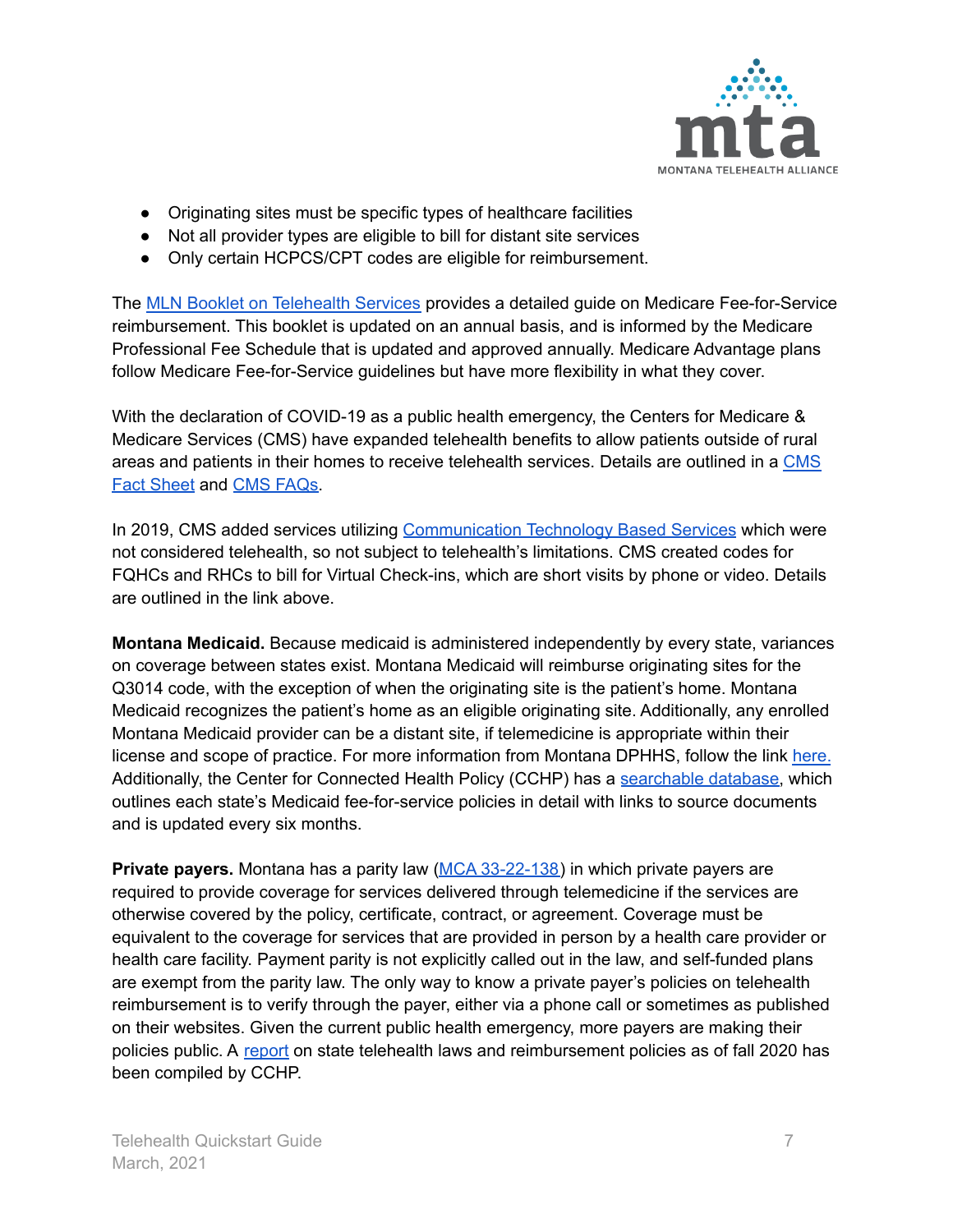

Please note that some payers reimburse for telehealth but only when the visit is conducted using their own telehealth platform (these are typically for mild, acute, and on-demand visits, and limited to the health care providers associated with that platform). When checking on a payer's reimbursement policy, verify that the patient's health care providers are eligible for telehealth reimbursement. It is also important to learn which HCPCS/CPT codes the payer will reimburse.

**Billing and coding for telehealth visits.** For the most part, telehealth visits are billed using the same HCPCS or CPT code as if the care were delivered in person, although there are exceptions. All payers also require specific modifiers on the claim forms that are submitted for reimbursement to provide clear information on how that visit was conducted- in this case, via telehealth.

Typically, either a "GT" or "95" modifier is required. In some instances the use of place of service (POS) code, 02, should be used. Each payer and scenario has different requirements. The Center for Connected Health Policy has a very helpful Billing [Guide](https://www.cchpca.org/sites/default/files/2020-01/Billing%20Guide%20for%20Telehealth%20Encounters_FINAL.pdf), that is by no means exhaustive of different billing scenarios, but provides an excellent overview.

**FQHCs and RHCs.** For the duration of the public health emergency, CMS is allowing FQHCs and RHCs to bill as a distant site. Historically, FQHCs and RHCs were limited by Medicare to function as originating sites, and were not able to be reimbursed as a distant site provider. Montana Medicaid and some private payers will reimburse FQHCs and RHCs when serving as the distant site provider.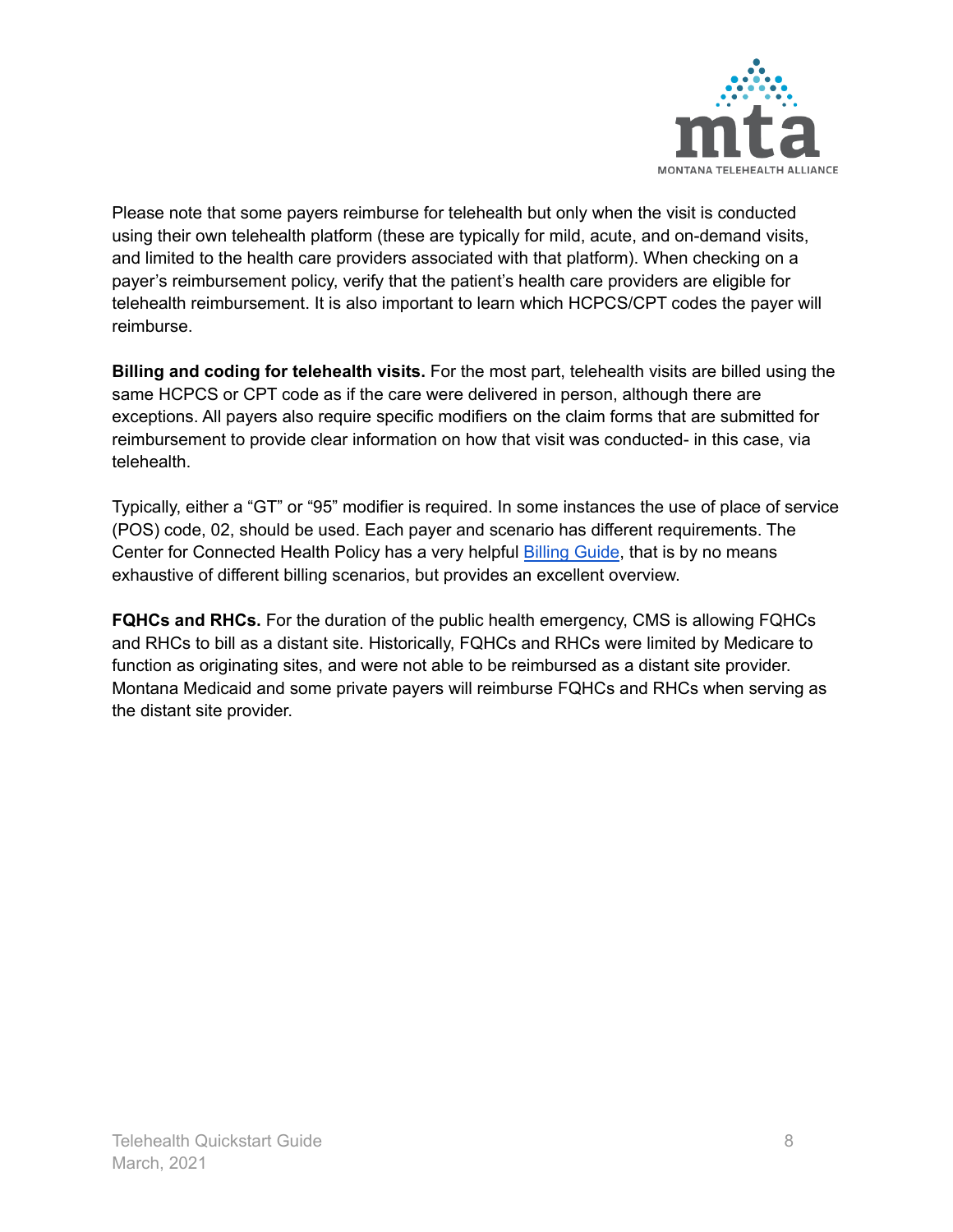

### REFERENCES

Billing for Telehealth Encounters: An Introductory Guide on Fee-For-Service. (2020, January).

https://www.cchpca.org/sites/default/files/2020-01/Billing%20Guide%20for%20Telehealth %20Encounters\_FINAL.pdf

Center for Connected Health Policy. https://www.cchpca.org/

Communication Technology Based Services and Payment for Rural Health Clinic (RHCs) and Federally Qualified Health Centers (FQHCs). (2019, January 23). Retrieved from https://www.cms.gov/Outreach-and-Education/Medicare-Learning-Network-MLN/MLNMatt ersArticles/Downloads/MM10843.pdf

COVID-19 Frequently Asked Questions (FAQs) on Medicare Fee-for-Service (FFS) Billing. (2021, January 17). Retrieved from https://edit.cms.gov/files/document/medicare-telehealth-frequently-asked-questions-faqs-3 1720.pdf

Krupinski, E. A. (2017, February 1). Telemedicine & Informed Consent: How Informed are You?

https://southwesttrc.org/blog/2017/telemedicine-informed-consent-how-informed-are-you

Medicare Learning Network Telehealth Services Booklet. (2020, March). Retrieved from https://www.cms.gov/Outreach-and-Education/Medicare-Learning-Network-MLN/MLNProd ucts/Downloads/TelehealthSrvcsfctsht.pdf

Medicare Telemedicine Health Care Provider Fact Sheet. (2020, March 17). Retrieved from

https://www.cms.gov/newsroom/fact-sheets/medicare-telemedicine-health-care-provider-fa ct-sheet

Montana Code Annotated 2019. Retrieved from https://leg.mt.gov/bills/mca/title\_0330/chapter\_0220/part\_0010/section\_0380/0330-0220-0 010-0380.html

Montana Healthcare Programs Notice: Frequently Asked Questions on Telemedicine/Telehealth. (2020, March 19). Retrieved from https://dphhs.mt.gov/Portals/85/dsd/documents/CMB/providermanuals/FAQTelemedicinete lehealth.pdf